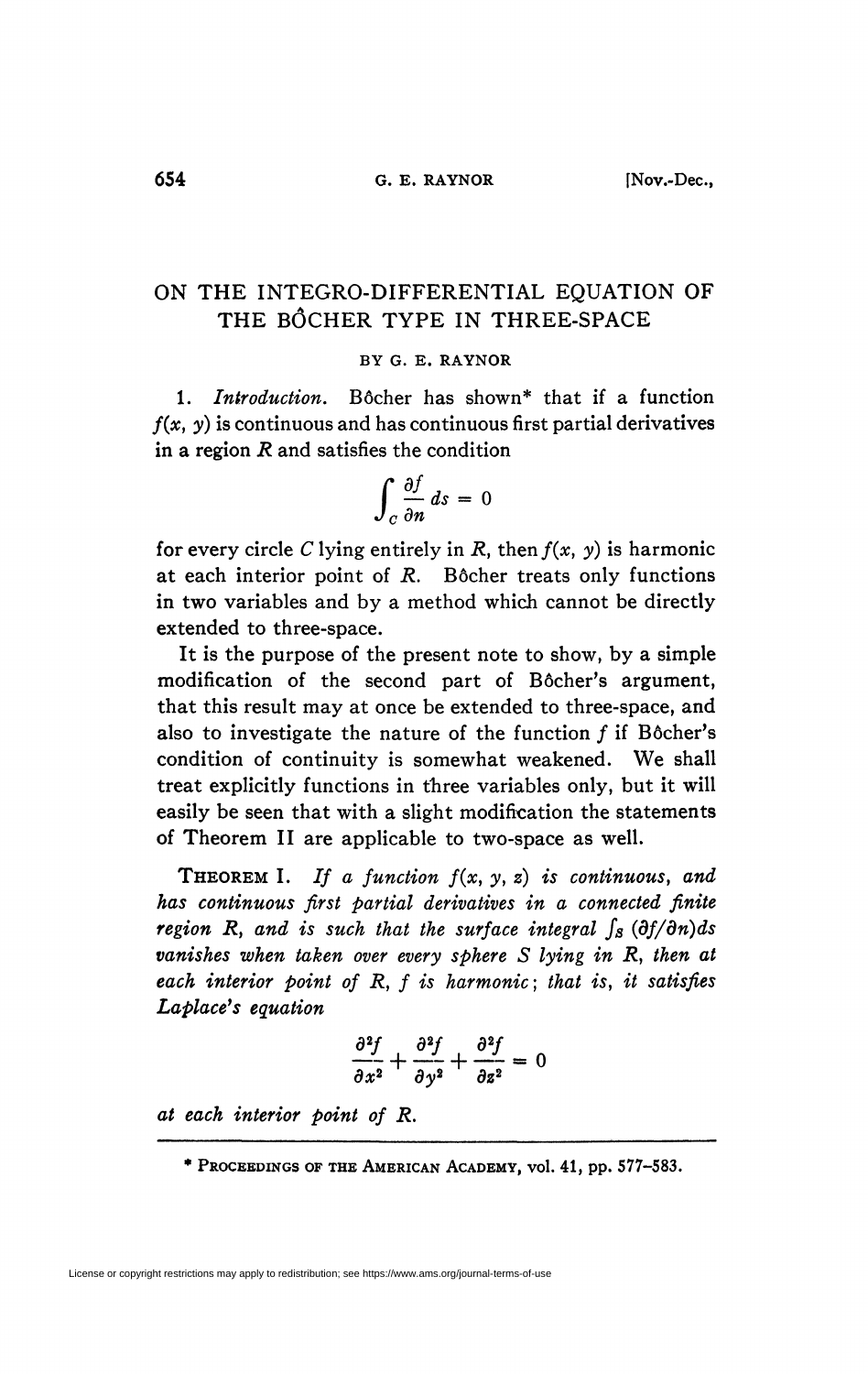In the preceding integral, as well as in what follows, the derivative *df/dn* is to be taken either toward the interior of S, or toward the exterior of S, throughout the region of integration. Let *P* be any interior point of *R* and consider two spheres  $S_1$  and  $S_2$  of radii  $r_1$  and  $r_2 < r_1$  with centers at P. By hypothesis, we have

$$
\int_S \frac{\partial f}{\partial n} ds = 0 ;
$$

or, setting  $ds = r^2 d\omega$ , where  $d\omega$  is the element of area on the unit sphere with center  $P$ ,

$$
\int_S \frac{\partial f}{\partial n} d\omega = 0.
$$

It follows that

(1) 
$$
\int_{r_2}^{r_1} dr \int_S \frac{\partial f}{\partial n} d\omega = 0.
$$

Because of the continuity of f and its derivatives the order of integrations in the above integral may be inverted and we have

(2) 
$$
\int_{S_1} f d\omega - \int_{S_2} f d\omega = 0.
$$

Let  $f(P)$  be the value of f at the point P. Then since f is continuous at P we obtain from (2) by letting  $r_2$  approach zero,

$$
f(P) = \frac{1}{4\pi} \int_{S_1} f d\omega = \frac{1}{4\pi r_1^2} \int_{S_1} f ds.
$$

We thus see that our function ƒ possesses the so-called *meanvalue property*, that is, its value at the center of any sphere is the mean of its values on the surface of the sphere.

Consider now the function *F* which takes the same values as  $f$  on  $S_1$  and which is harmonic interior to  $S_1$ . This function exists and can be expressed as a Poisson integral. It is well known that *F* also possesses the mean-value prop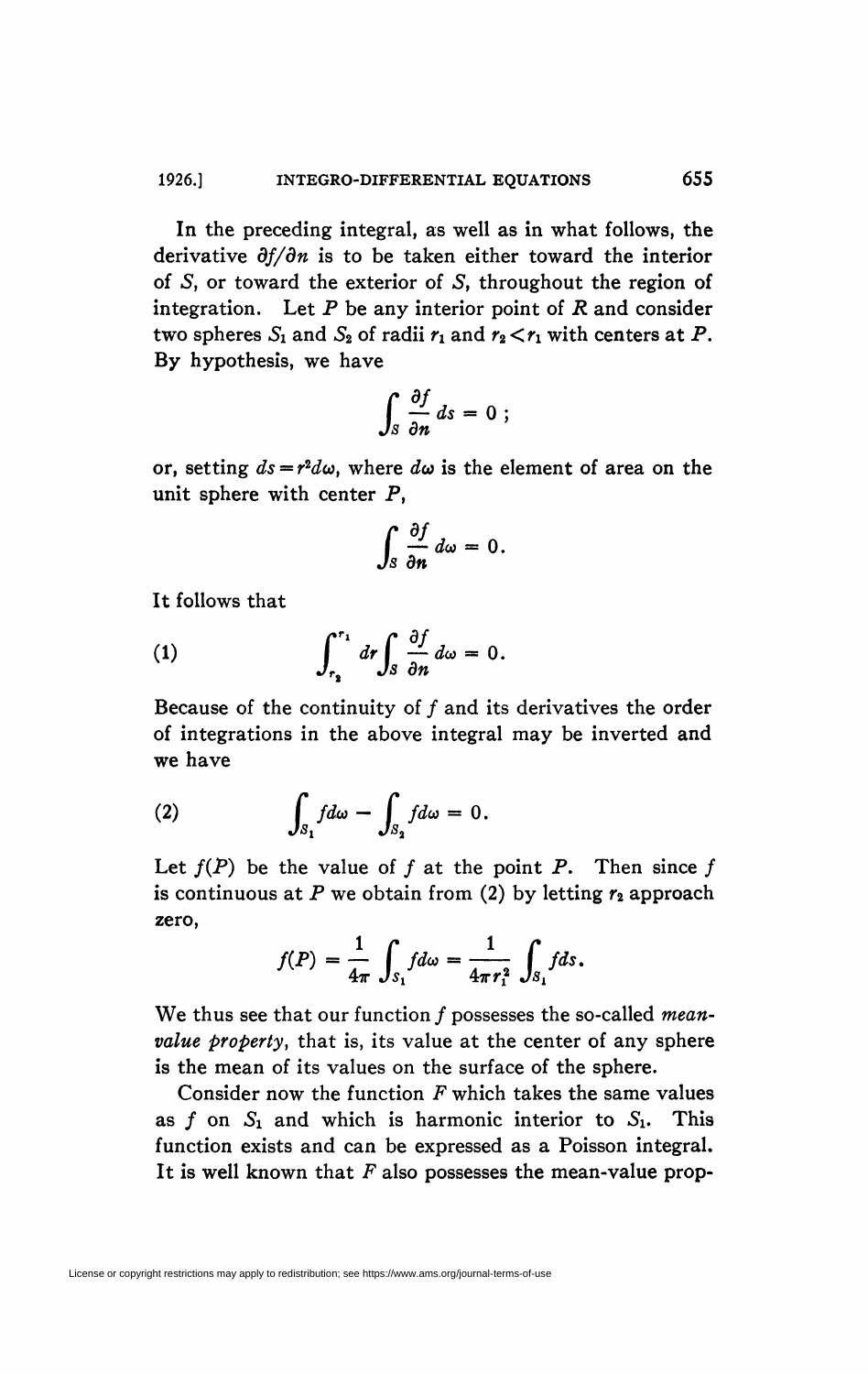erty and hence so also does the difference  $f - F$ . But a continuous function having the mean value property in a closed region *R* must take its greatest and least values on the boundary of R. Since the difference  $f - F$  is identically zero on  $S_1$  it follows that it is zero everywhere within  $S_1$ and hence ƒ must be harmonic at *P* as was to be proved.

It is evident that the original hypothesis that

$$
\int \frac{\partial f}{\partial n} ds = 0
$$

about every sphere in *R* is unnecessarily broad. All that is needed in the above proof is that each point *P* may be surrounded by a region, no matter how small, which is such that the above integral vanishes when taken over every sphere lying entirely within it.

2. *A More General Theorem.* We shall now weaken the original condition of continuity on ƒ and suppose that it is continuous at every interior point of *R* except possibly at a finite number of points  $P_1, P_2, \cdots, P_i, \cdots, P_n$ . We shall refer to these exceptional points in the sequel as the points  $P_i$ . Our other condition on  $f$  now takes the form "about each interior point of *R* there exists a region *M* which is such that in its interior  $\int (\partial f/\partial n) ds$  evaluated over every sphere which lies in *M* and does not pass through one of the  $P_i$  is zero." It is sufficient that if *M* contains one of the exceptional points, it contains only one.

That  $f$  is harmonic at every interior point  $P$  of  $R$  other than the  $P_i$  follows readily. About each of the  $P_i$  as center draw a small sphere  $S_i$  which does not contain  $P$ . Then the region bounded by the *Si* and the boundary of *R*  is a region of the type considered in Theorem I from which it follows that  $f$  is harmonic at  $P$ . It thus remains only to consider the nature of  $f$  in the neighborhood of any one of the *Pi.* 

In a paper presented to the Society, October 31, 1925, the writer has shown that if a function is harmonic at every point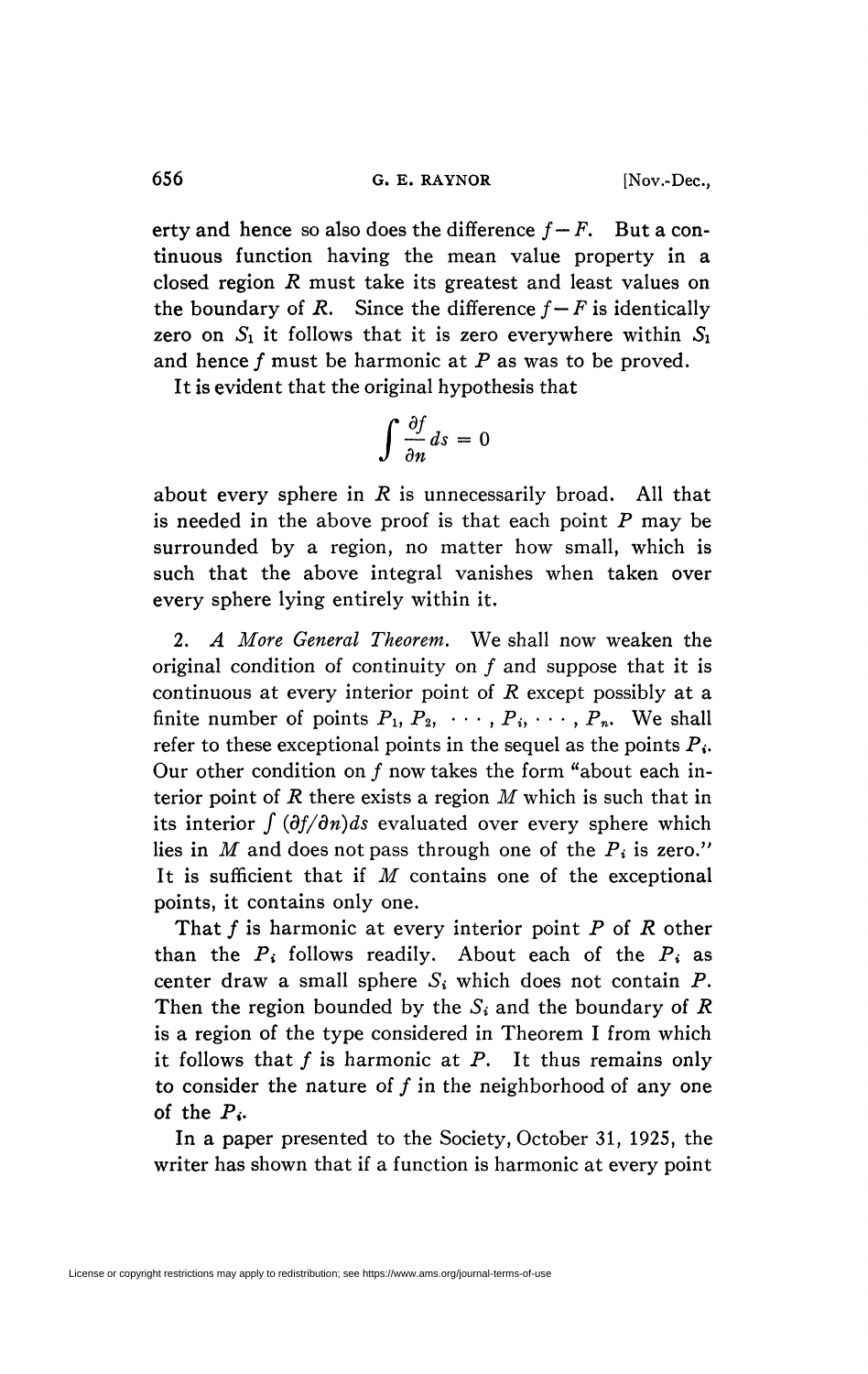in the deleted neighborhood of a point *P* it may be expressed in the form

$$
c\frac{1}{r} + \Phi(x,y,z) + V(x,y,z)
$$

in this neighborhood. In this expression  $c$  is a constant, *r* the distance from *P* to  $(x, y, z)$ , *V* a function harmonic everywhere in the neighborhood of *P* as well as at *P* itself and  $\Phi$  a function harmonic in the deleted neighborhood and such that it is either identically zero or else there exist modes of approach to  $P$  for which  $\Phi$  will tend toward plus infinity and also modes of approach for which it will tend toward minus infinity;  $\Phi$  also possesses the property that its integral over the surface of any sphere with *P* as center vanishes.

Consider now two spheres  $S_1$  and  $S_2$  with center P and radii  $r_1$  and  $r_2 < r_1$ . Apply Green's formula to the functions  $\Phi$  and  $1/r - 1/r_1$  for the region bounded by  $S_1$  and  $S_2$  and we have

$$
\int_{S_1S_2}\left\{\left(\frac{1}{r}-\frac{1}{r_1}\right)\frac{\partial \Phi}{\partial n}-\frac{\partial}{\partial n}\left(\frac{1}{r}-\frac{1}{r_1}\right)\Phi\right\}ds=0,
$$

*where the normal derivatives are taken toward the interior* of the region  $S_1 S_2$ . Remembering that the integral of  $\Phi$ over any sphere with center P is zero and since  $1/r-1/r_1$ is zero on  $S_1$  and constant on  $S_2$  we have from the above equation

$$
\int_{S_2} \frac{\partial \Phi}{\partial n} ds = 0
$$

Since  $S_2$  is any sphere interior to  $S_1$  it follows that the integral of the normal derivative of  $\Phi$  over any sphere with center *P* and radius less than *r\* vanishes. The same result could of course be obtained from the property  $\int_{\mathcal{S}} \Phi ds = 0$ by considering the continuity of  $\Phi$  and using the theorem concerning the differentiation of a definite integral. In (3) because of the continuity of the first partial derivatives of  $\Phi$  in the deleted neighborhood of  $P$  we may take the normal derivative *either* toward the interior or toward the